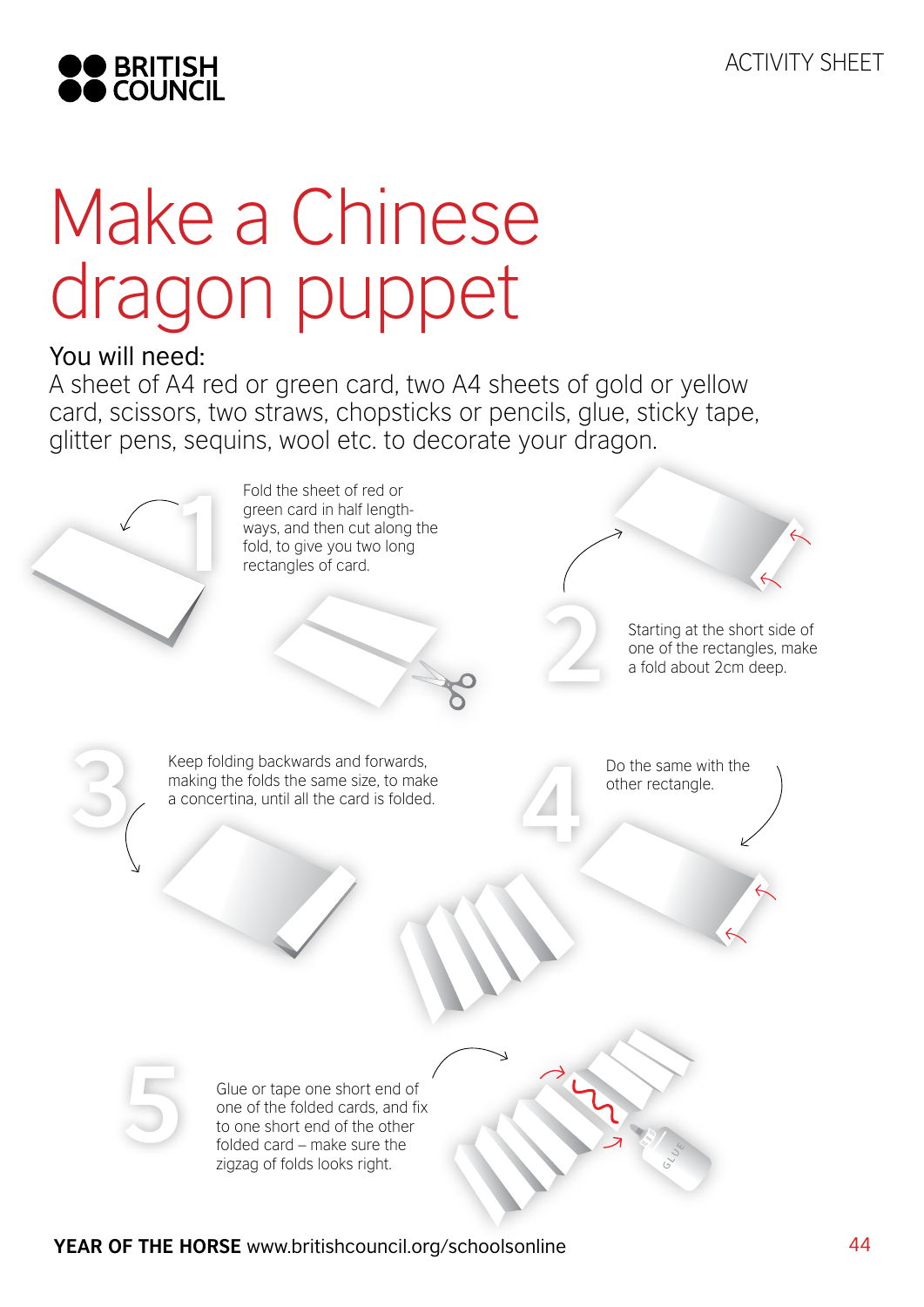

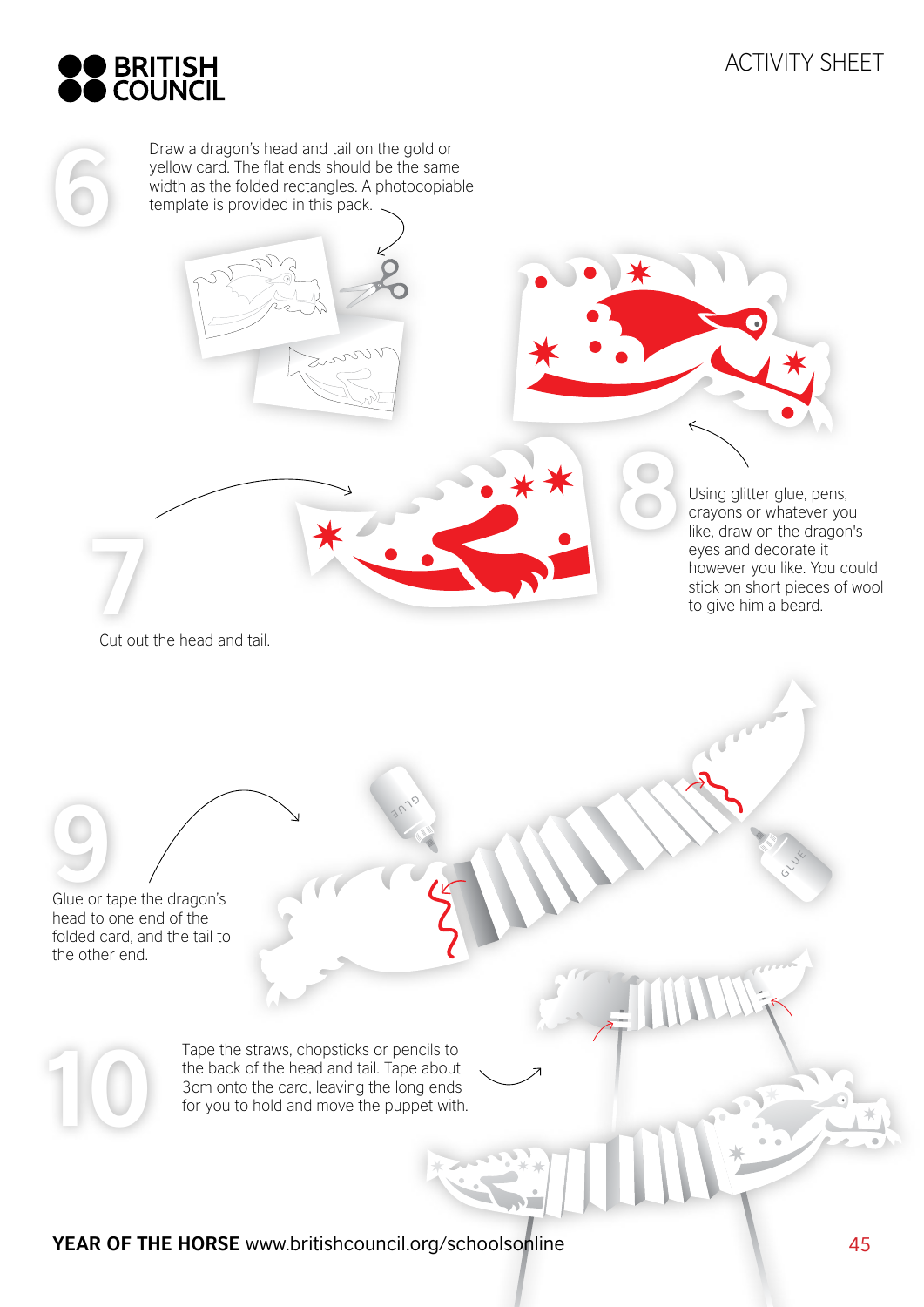



## Dragon template

Cut out along the solid black lines from sheet of card.